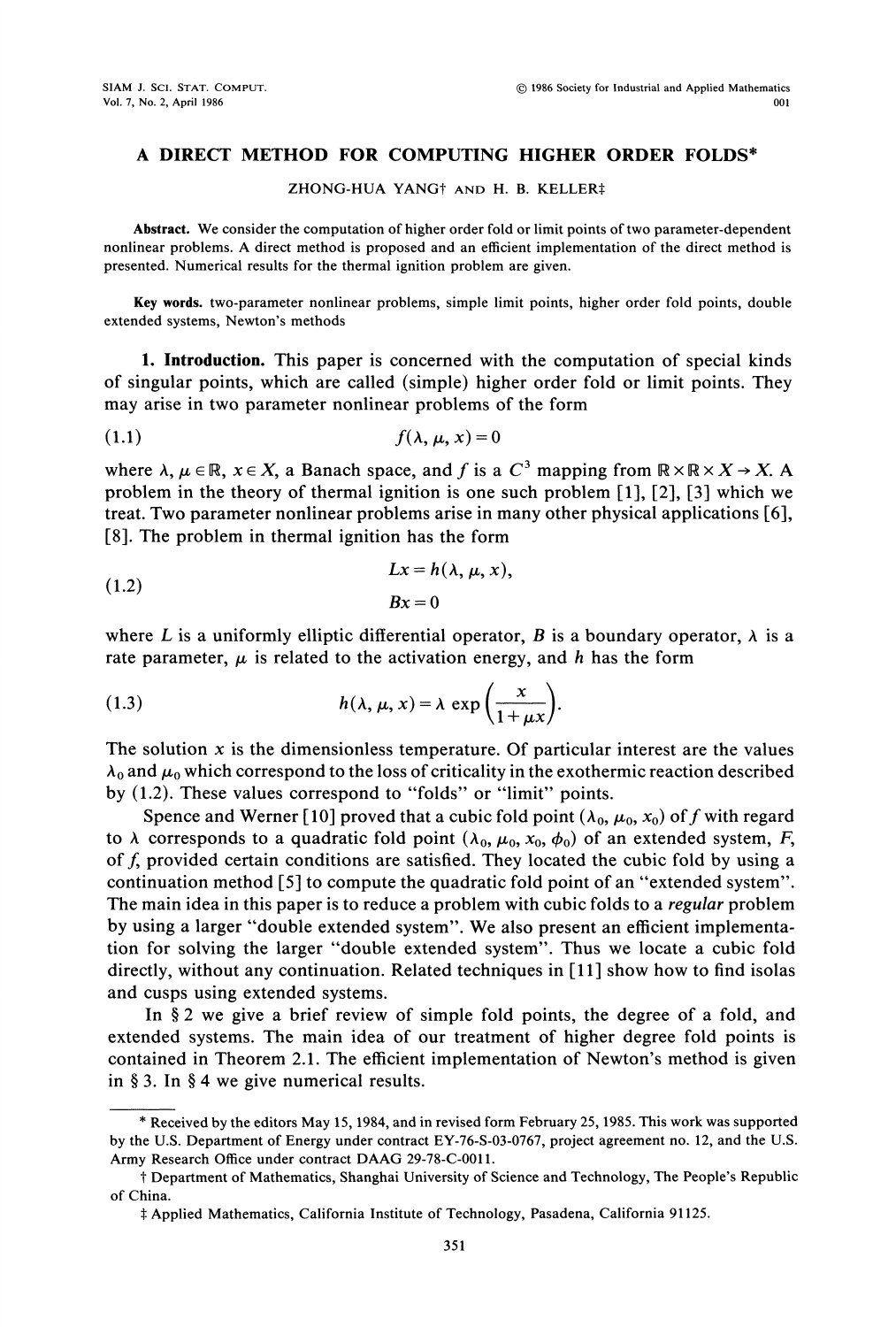2. Folds, degree of a fold, and extended systems. First we review some of the definitions and the main results about folds. Let  $Y$  be a Banach space and consider the  $C^3$  mapping

$$
F: \begin{cases} \mathbb{R} \times Y \to Y, \\ (\mu, y) \to F(\mu, y). \end{cases}
$$

We use the notation  $F_{\mu}(a)$ ,  $F_{\mu\mu}(a)$ ,  $F_{y}(a)$ ,  $F_{\mu y}(a)$ ,  $F_{yy}(a)$ ,  $\cdots$ , to denote the partial Fréchet-derivatives of F at  $a = (\mu, y) \in \mathbb{R} \times Y$ . We denote the dual pairing of  $y \in Y$  and  $\psi \in Y^*$  by  $\psi y$ .

DEFINITION 2.1. A point  $a_0 = (\mu_0, y_0) \in \mathbb{R} \times Y$  is a fold point of F (with respect to  $\mu$ ) if

$$
(2.1) \t\t\t F(a0)=0,
$$

$$
(2.2) \t\t\t \text{Ker } F_y(a_0) \neq 0,
$$

$$
(2.3) \t\t\t F_{\mu}(a_0) \notin \text{Range } F_{\nu}(a_0).
$$

 $F_{\mu}(a_0) \notin \text{Range } F_{y}(a_0).$ <br>DEFINITION 2.4. A fold point  $a_0$  is a simple fold of F if in addition to (2.1)-(2.3)

(2.4a) dim Ker 
$$
F_y(a_0)
$$
 = codim Range  $F_y(a_0)$  = 1.

In this case there exist nontrivial  $\phi_0 \in Y$  and  $\psi_0 \in Y^*$  such that

(2.4b) 
$$
\operatorname{Ker} F_y(a_0) = \{ \alpha \phi_0 | \alpha \in \mathbb{R} \},
$$

(2.4c) Range 
$$
F_y(a_0) = \{y \in Y | \psi_0 y = 0\}.
$$

As is well known, near a simple fold point  $a_0$ , the zero set of F, denoted by  $F^{-1}(0)$ , is a smooth curve

$$
\Gamma: F^{-1}(0) \cap \bigcup = \{ [\mu(s), y(s)] \big| |s - s_0| \leq \delta \}.
$$

Here U is a neighborhood of the fold point  $a_0$ ,  $\delta$  is positive and  $\mu(\cdot)$ ,  $y(\cdot)$  are smooth mappings satisfying

$$
\mu(s_0) = \mu_0, \quad y(s_0) = y_0, \quad |\mu'(s)| + ||y'(s)|| > 0.
$$

Along  $\Gamma$  we have the identity

$$
(2.5a) \tF(\mu(s), y(s)) = 0
$$

and we can differentiate it with respect to s as many times as the smoothness of  $F$ allows. In place of  $F_{\mu}(\mu(s),y(s)), \cdots, F_{yy}(\mu(s),y(s)),$  we shall write  $F_{\mu}(s), \cdots, F_{\nu\nu}(s)$ . Then we get by differentiating in (2.5a)

(2.5b) 
$$
F_{\mu}(s)\mu'(s) + F_{y}(s)y'(s) \equiv 0, \qquad |s - s_0| < \delta.
$$

Obviously (2.3) and (2.4) imply from (2.5) evaluated at  $s_0$ , that

$$
(2.6a) \qquad \qquad \mu'(s_0)=0,
$$

(2.6b) 
$$
y'(s_0) = \alpha \phi_0
$$
 for some  $\alpha \in \mathbb{R}$ ,  $\alpha \neq 0$  (say  $\alpha = 1$ ).

The first nonvanishing derivative of  $\mu(s)$  at  $s_0$  determines the "degree" of the fold. We formalize this in

DEFINITION 2.7. A simple fold point  $a_0 \in \mathbb{R} \times Y$  is said to have degree m if  $d^p\mu(s_0)/ds^p = 0$  for all  $p < m$  and  $d^m\mu(s_0)/ds^m \neq 0$ .

The result in (2.6) implies that all simple folds have degree two or greater. To actually find the degree of a simple fold we need only differentiate further in (2.5a)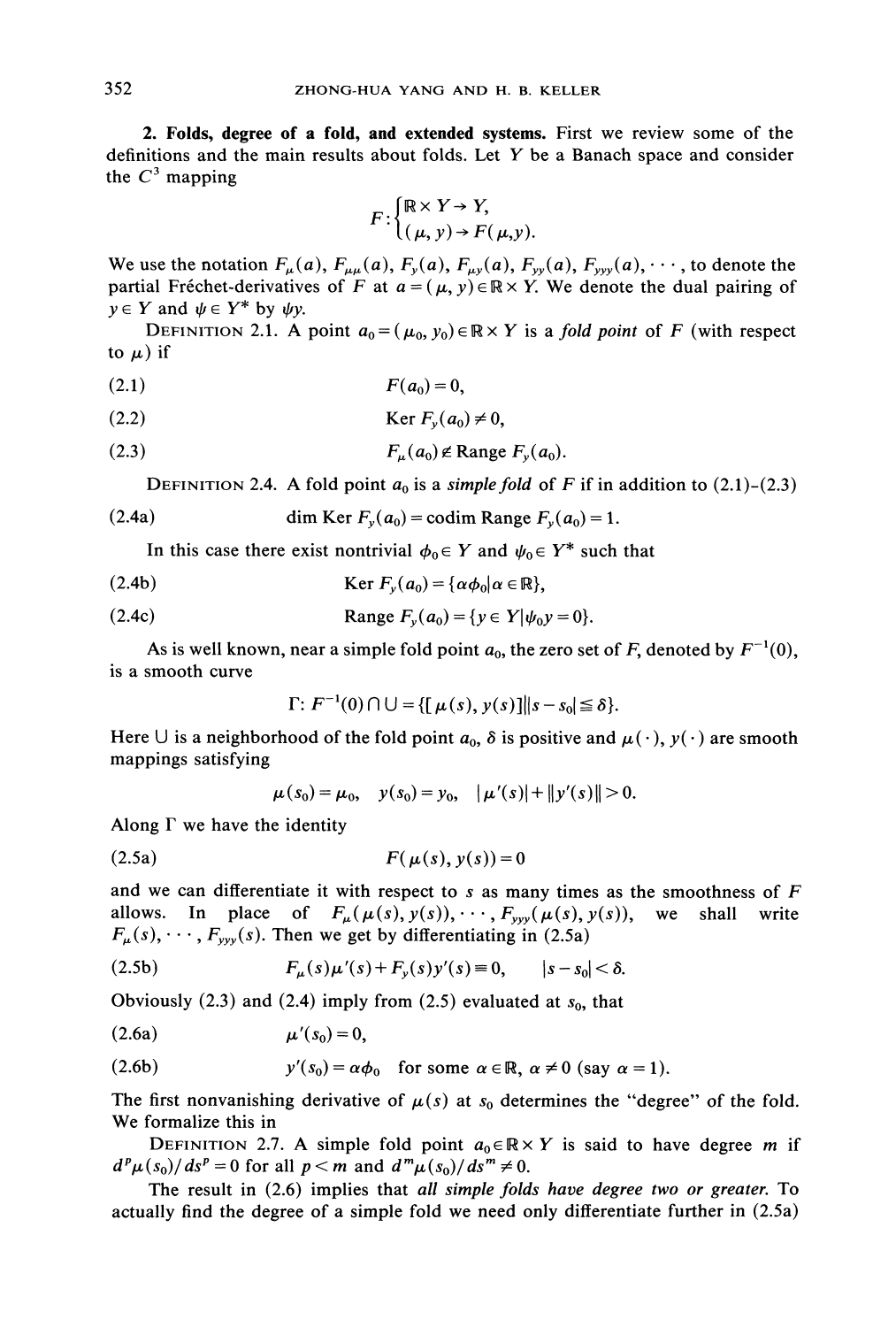or (2.5b) and find the first nonvanishing derivative of  $\mu(s)$  at  $s_0 = s$ . Thus from (2.5b) we obtain

(2.5c) 
$$
F_{\mu}(s)\mu''(s) + F_{y}(s)y''(s) + F_{\mu\mu}(s)\mu'(s)\mu'(s) + 2F_{\mu y}(s)\mu'(s)y'(s) + F_{yy}(s)y'(s)y'(s) = 0, \qquad |s - s_0| < \delta.
$$

With a simple fold at  $s = s_0$  we use (2.6) and (2.4) in the above, apply  $\psi_0$  and note that (2.3) and (2.4c) imply  $\psi_0F_{\mu}(s_0)\neq 0$  to get

(2.7a) 
$$
\mu''(s_0) = \frac{\psi_0 F_{yy}(s_0) \phi_0 \phi_0}{\psi_0 F_{\mu}(s_0)}.
$$

So a simple fold is of degree two if and only if

$$
\psi_0 F_{yy}(s_0) \phi_0 \phi_0 \neq 0.
$$

We introduce the extended or inflated mapping

(2.8) 
$$
G: \begin{cases} \mathbb{R} \times Y \times Y \to \mathbb{R} + Y \times Y, \\ (\mu, y, \phi) \to \begin{pmatrix} l\phi - 1 \\ F(\mu, y) \\ F_y(\mu, y) \phi \end{pmatrix}, \end{cases}
$$

where  $l \in Y^*$  is chosen later on in § 3. It is not difficult to show (see [10, Thm. 2.1]) that if

(2.9a) 
$$
G(\mu_0, y_0, \phi_0) = 0
$$

and  $(\mu_0, y_0)$  is a simple fold of F of degree two, then

(2.9b) 
$$
DG^{0} = \begin{bmatrix} 0 & 0 & l \\ F_{\mu}^{0} & F_{y}^{0} & 0 \\ F_{\mu y}^{0} \phi_{0} & F_{yy}^{0} \phi_{0} & F_{y}^{0} \end{bmatrix}
$$

is nonsingular. As a consequence, the system  $G(\mu, y, \phi) = 0$  can be solved by Newton's method in some neighborhood of  $(\mu_0, y_0, \phi_0)$ .  $G(\mu, y, \phi)=0$  is called an extended system for  $F(\mu, y) = 0$ . Various kinds of extended systems have been used by different authors [6], [9], [10] following their introduction by Keener and Keller in [4].

We next consider two parameter nonlinear problems involving the smooth mapping

(2.10) 
$$
f: \begin{cases} \mathbb{R} \times \mathbb{R} \times X \to X, \\ (\lambda, \mu, x) \to f(\lambda, \mu, x). \end{cases}
$$

For some fixed value of  $\mu = \mu_0$  we assume that

$$
g(\lambda, x) \equiv f(\lambda, \mu_0, x) = 0
$$

has a simple fold point  $(\lambda_0, x_0)$  with respect to  $\lambda$ , according to Definitions 2.1 and 2.4. We introduce, in exact analogy with (2.8), an extended system for  $f(\lambda, \mu, x)=0$ 

(2.11) 
$$
F(\lambda, \mu, x, \phi) \equiv \begin{pmatrix} l\phi - 1 \\ f(\lambda, \mu, x) \\ f_x(\lambda, \mu, x) \phi \end{pmatrix} = 0.
$$

Here F is a mapping from  $\mathbb{R} \times \mathbb{R} \times X \times X$  to  $\mathbb{R} \times X \times X$ . If we denote  $Y = \mathbb{R} \times X \times X$ and  $y = (\lambda, x, \phi)^T \in Y$ , the extended system  $F(\lambda, \mu, x, \phi) = 0$  can be written as  $F(\mu, y) = 0.$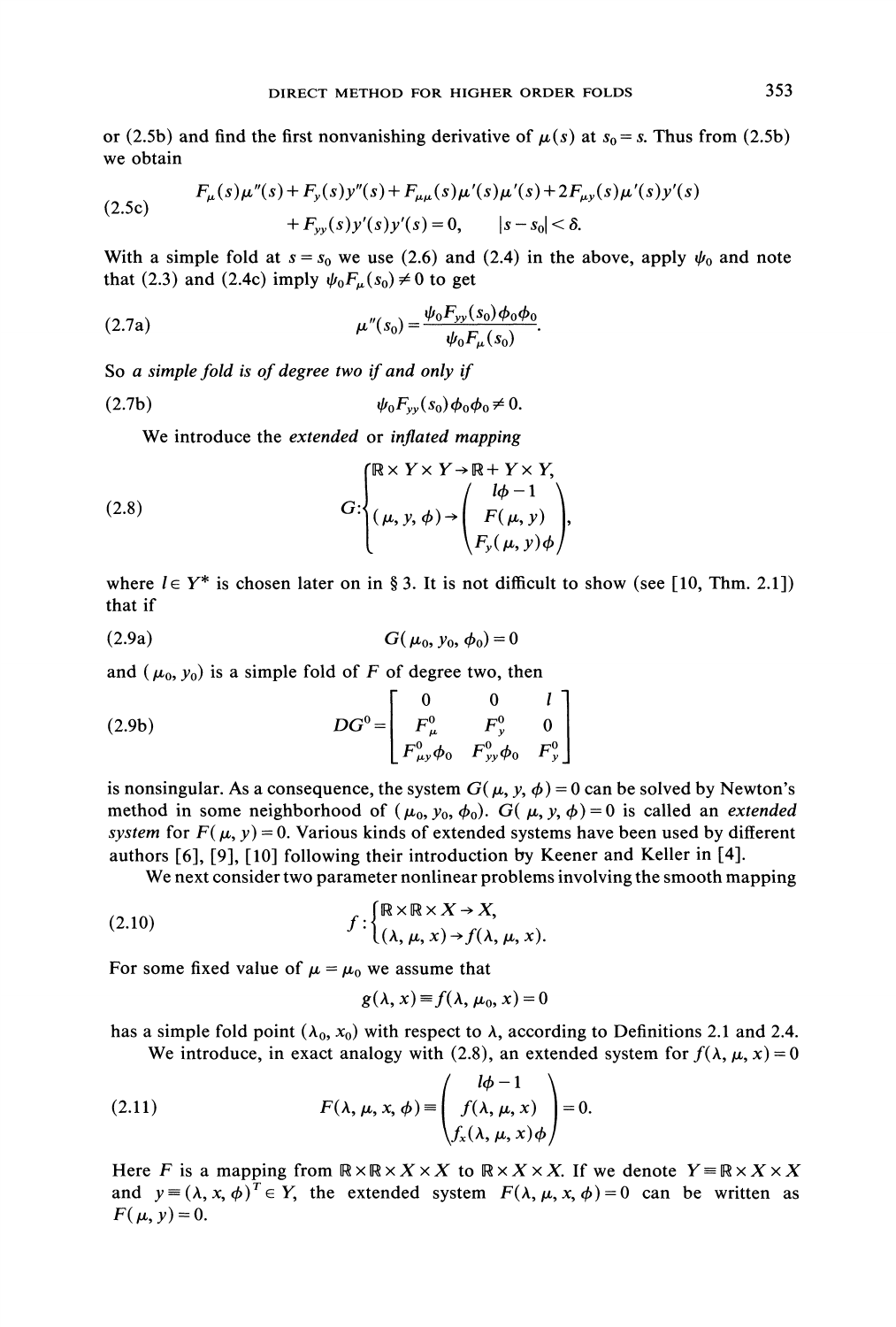Our main idea is to extend this extended system,  $F(\mu, \lambda) = 0$ , again and to get the doubly extended system

(2.12) 
$$
H(\mu, y, \Phi) \equiv \begin{pmatrix} L\Phi - 1 \\ F(\mu, y) \\ F_y(\mu, y) \Phi \end{pmatrix} = 0
$$

where  $\Phi \in Y$ ,  $L \in Y^*$ . A specific  $L \equiv (0, l, 0)$  will be chosen later on in order to simply (2.12). Using this system we obtain

THEOREM 2.13. Assume  $F^0_\mu$   $\notin$  Range  $F^0_\nu$ . Then a third degree simple fold point  $(\lambda_0,\mu_0,x_0)$  of  $f(\lambda,\mu,x)$  with respect to  $\lambda$  corresponds to a regular solution  $(\lambda_0, \mu_0, x_0, \phi_0, v_0)$  of the inflated system

(2.14) 
$$
\begin{pmatrix} l\phi - 1 \\ hv \\ f(\lambda, \mu, x) \\ f_x(\lambda, \mu, x)\phi \\ f_{xx}\phi\phi + f_xv \end{pmatrix} = 0.
$$

Proof. According to Spence and Werner [10, Thm. 3.1] a third degree fold point  $(\lambda_0, \mu_0, x_0)$  of  $f(\lambda, \mu, x)$  with respect to  $\lambda$  corresponds to a second degree fold point  $(\mu_0, y_0) = (\lambda_0, \mu_0, x_0, \phi_0)$  of  $F(\mu, y)$  in (2.11) with respect to  $\mu$  provided  $F_u^0 \notin \text{Range } F_v^0$ . Further applying [10, Thm. 2.1] to  $F(\mu, y)$  we get that a second degree fold point  $(\mu_0, y_0)$  of  $F(\mu, y)$  with respect to  $\mu$  corresponds to a regular solution  $(\mu_0, y_0, \Phi_0)$  of the doubly extended system  $H(\mu, y, \Phi) = 0$  in (2.12) i.e.  $H(\mu, y, \Phi) = 0$  is a regular system at  $(\mu_0, y_0, \Phi_0)$ , provided  $L\Phi = 1$ .

Next we show that the double extended system  $H(\mu, y, \Phi) = 0$  is equivalent to (2.14) for a particular L. Let

$$
\Phi = \begin{pmatrix} \sigma \\ u \\ v \end{pmatrix}
$$

and choose  $L = (0, l, 0)$ . Then (2.12) becomes

$$
(2.15a) \tL\Phi - 1 = lu - 1 = 0,
$$

$$
(2.15b) \t\t l\phi-1
$$

(2.15c) 
$$
F(\mu, y) = \begin{cases} f(\lambda, \mu, x) \\ f_x(\lambda, \mu, x) \phi \end{cases} = 0,
$$

(2.15d) 
$$
\left\langle f_x(\lambda, \mu, x) \phi \right\rangle
$$

(2.15e)  
\n(2.15f) 
$$
F_y(\mu, y)\Phi = \begin{pmatrix} 0 & 0 & l \\ f_{\lambda} & f_x & 0 \\ f_{\lambda x} \phi & f_{xx} \phi & f_x \end{pmatrix} \begin{pmatrix} \sigma \\ u \\ v \end{pmatrix} = \begin{pmatrix} lw \\ \sigma f_{\lambda} + f_x u \\ \sigma f_{\lambda x} \phi + f_{xx} \phi u + f_x v \end{pmatrix} = 0.
$$

By Definition 2.1, we know that  $f_{\lambda} \notin \text{Range } f_x$  at a fold point. From (2.15f):  $\sigma f_{\lambda} + f_x u = 0$ . We thus get  $\sigma=0$  and then  $u \in N(f_x)$ . From (2.15d) and Definition 2.4 of a simple fold we have  $u = \alpha \phi_0$ . Using this u in (2.15a) we get  $\alpha = 1$  in order to satisfy (2.15b). The solution of (2.15) is thus

(2.16) 
$$
\mu = \mu_0, \quad y = y_0 \equiv \begin{pmatrix} \lambda_0 \\ x_0 \\ \phi_0 \end{pmatrix}, \quad \Phi = \Phi_0 \equiv \begin{pmatrix} 0 \\ \phi_0 \\ v_0 \end{pmatrix}.
$$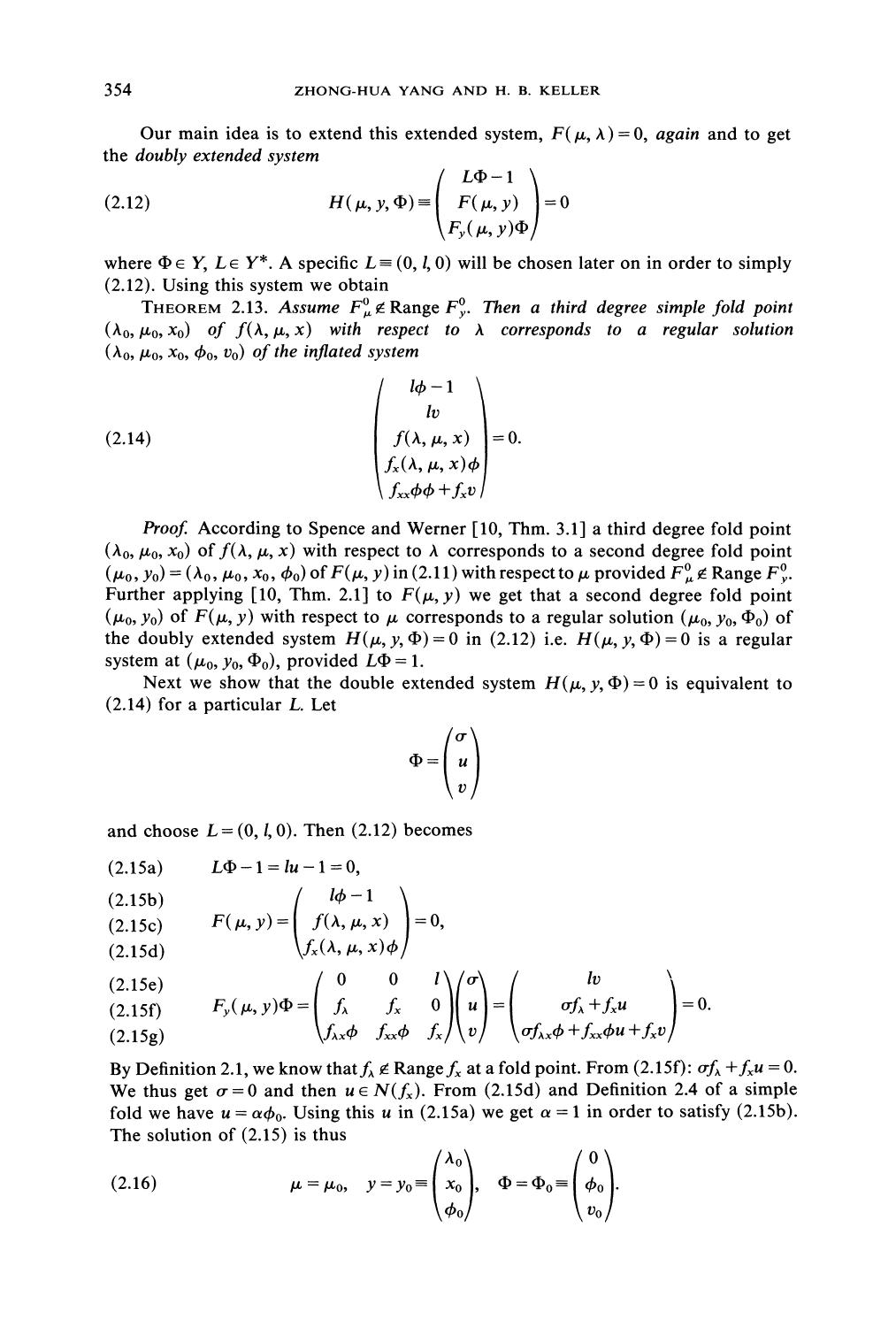Here  $v_0$  satisfies

$$
lv_0 = 0
$$
,  $f_{xx}^0 \phi_0 \phi_0 + f_x^0 v_0 = 0$ ,

and  $\mu_0$  and  $y_0$  satisfy  $F(\mu_0, y_0) = 0$ . This shows that  $(\lambda_0, \mu_0, x_0, \phi_0, v_0)$  is also a solution of (2.14).

On the other hand, if we know the solution  $(\lambda_0, \mu_0, x_0, \phi_0, v_0)$  of (2.14), we can easily construct a solution of (2.15) as in (2.16). Actually we have reduced (2.15) to (2.14), which is also a regular system, by choosing the particular  $L = (0, l, 0)$ .  $\Box$ 

Since the inflated system (2.14) is regular, we can solve it by using Newton's method. The solution of (2.14) is just the third degree fold point with respect to  $\lambda$  of the original two parameter nonlinear problem,  $f(\lambda, \mu, x) = 0$ .

We now turn to the efficient solutions of  $(2.14)$ .

3. Efficient implementation of Newton's method. After discretization (2.14) becomes a finite-dimensional nonlinear system. Let x,  $\phi$ ,  $v \in E^n$ , the dimension of (2.14) is actually  $3n-2$  because we can choose  $l\phi = \phi_r = 1$ ,  $lv = v_r = 0$ , where r is a positive integer in  $1 \le r \le n$ . For convenience we shall choose  $r = 1$  and the discretized system of (2.14) is denoted by the same notation. Newton's method applied to (2.14) yields:

$$
\begin{bmatrix}\n0 & 0 & 0 & l & 0 \\
0 & 0 & 0 & 0 & l \\
f_{\mu} & f_{\lambda} & f_{x} & 0 & 0 \\
f_{\mu x}\phi + f_{\mu x}v & f_{\lambda x}\phi + f_{\lambda x}v & f_{\lambda x}\phi + f_{\lambda x}v & 2f_{\lambda x}\phi & f_{x}\n\end{bmatrix}\n\begin{bmatrix}\n\mu^{v+1} - \mu^{v} \\
\mu^{v+1} - \lambda^{v} \\
\mu^{v+1} - \lambda^{v} \\
\phi^{v+1} - \phi^{v} \\
v^{v+1} - v^{v}\n\end{bmatrix}
$$

(3.1)

$$
= \begin{bmatrix} -l\phi + 1 \\ -lv \\ -f \\ -f_x\phi \\ -f_x\phi - f_x v \end{bmatrix}^{(\nu)}
$$

Here superscript  $(v)$  denotes evaluation of the coefficient matrix and the right-hand side at  $(\mu^{\nu},$  $\mu^{\nu+1} - \mu^{\nu}, \ \delta \lambda^{\nu} = \lambda^{\nu+1} - \lambda^{\nu}, \ \delta x^{\nu} = x^{\nu+1} - x^{\nu}, \ \delta \phi^{\nu} = \phi^{\nu+1} - \phi^{\nu}, \ \delta v^{\nu} = v^{\nu+1} - v^{\nu}.$ 

In expanded form, and with the superscripts of  $(\delta \mu, \delta \lambda, \delta x, \delta \phi, \delta v)$  suppressed, (3.1) can be written as

(3.2) ab =0,

$$
(3.3) \t\t\t \delta\nu_1=0,
$$

(3.4) 
$$
\mathbb{A}\delta x + \delta \lambda \cdot \mathbb{D}_1 + \delta \mu \cdot \mathbb{D}_2 = \mathbb{C}_1,
$$

$$
(3.5) \qquad \mathbb{A}\,\delta\phi + \delta\lambda \cdot \mathbb{D}_3 + \delta\mu \cdot \mathbb{D}_4 + \mathbb{B}_1 \delta x = \mathbb{C}_2,
$$

(3.6) 
$$
\mathbb{A}\delta v + \delta\lambda \cdot \mathbb{D}_5 + \delta\mu \cdot \mathbb{D}_6 + 2\mathbb{B}_1\delta\phi + \mathbb{B}_2\delta x = \mathbb{C}_3.
$$

Here we have introduced

$$
\mathsf{A} = f_x(\lambda^\nu, \mu^\nu, x^\nu), \qquad \mathsf{B}_1 = f_{xx}(\lambda^\nu, \mu^\nu, x^\nu) \phi^\nu,
$$
  

$$
\mathsf{B}_2 = f_{xxx}(\lambda^\nu, \mu^\nu, x^\nu) \phi^\nu \phi^\nu + f_{xx}(\lambda^\nu, \mu^\nu, x^\nu) v^\nu,
$$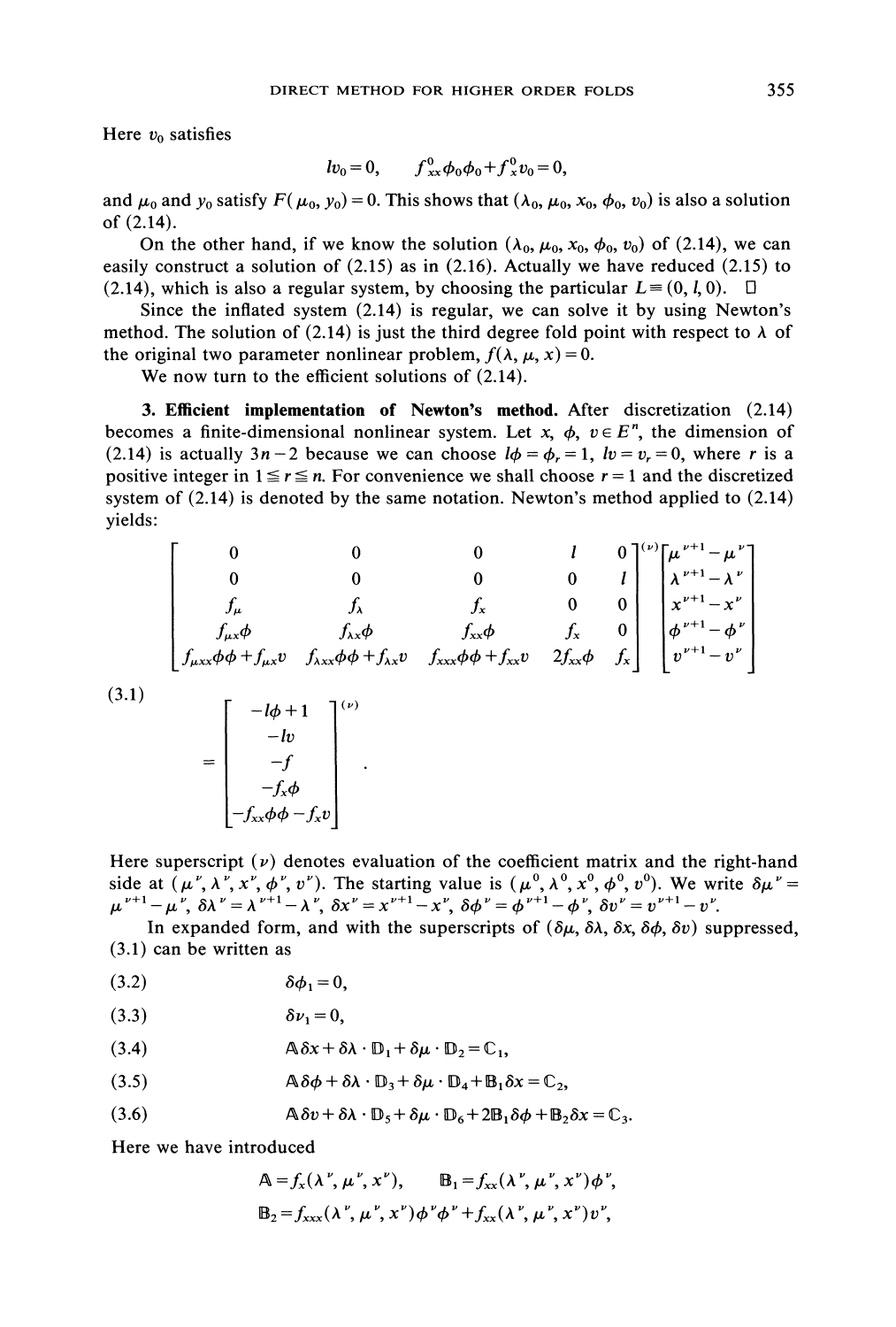(3.7)  
\n
$$
\mathbb{D}_{1} = f_{\lambda}(\lambda^{\nu}, \mu^{\nu}, x^{\nu}), \qquad \mathbb{D}_{2} = f_{\mu}(\lambda^{\nu}, \mu^{\nu}, x^{\nu}),
$$
\n
$$
\mathbb{D}_{3} = f_{\lambda x}(\lambda^{\nu}, \mu^{\nu}, x^{\nu})\phi^{\nu}, \qquad \mathbb{D}_{4} = f_{\mu x}(\lambda^{\nu}, \mu^{\nu}, x^{\nu})\phi^{\nu},
$$
\n
$$
\mathbb{D}_{5} = f_{\lambda xx}(\lambda^{\nu}, \mu^{\nu}, x^{\nu})\phi^{\nu}\phi^{\nu} + f_{\lambda x}(\lambda^{\nu}, \mu^{\nu}, x^{\nu})v^{\nu},
$$
\n
$$
\mathbb{D}_{6} = f_{\mu xx}(\lambda^{\nu}, \mu^{\nu}, x^{\nu})\phi^{\phi}\gamma^{\nu} + f_{\mu x}(\lambda^{\nu}, \mu^{\nu}, x^{\nu})v^{\nu},
$$
\n
$$
\mathbb{C}_{1} = -f(\lambda^{\nu}, \mu^{\nu}, x^{\nu}), \qquad \mathbb{C}_{2} = -f_{x}(\lambda^{\nu}, \mu^{\nu}, x^{\nu})\phi^{\nu},
$$
\n
$$
\mathbb{C}_{3} = -f_{xx}(\lambda^{\nu}, \mu^{\nu}, x^{\nu})\phi^{\nu}\phi^{\nu} - f_{x}(\lambda^{\nu}, \mu^{\nu}, x^{\nu})v^{\nu}.
$$

Nowlet

$$
\delta s^T = (\delta \lambda, \, \delta x_2 - \delta x_1 \phi_2^{\nu}, \, \cdots, \, \delta x_n - \delta x_1 \phi_n^{\nu}),
$$
  
\n
$$
\delta t^T = (\delta \lambda, \, \delta \phi_2, \, \cdots, \, \delta \phi_n),
$$
  
\n
$$
\delta r^T = (\delta \lambda, \, \delta v_2, \, \cdots, \, \delta v_n),
$$

and

$$
\mathscr{A}=(\mathbb{D}_1\mid\tilde{\mathbb{A}}),
$$

i.e., A with first column replaced by  $D_1$ . We rewrite (3.4), (3.5), (3.6) as

(3.8) 
$$
\mathscr{A}\delta s = \mathbb{C}_1 + \delta x_1 \cdot \mathbb{C}_2 - \delta \mu \cdot \mathbb{D}_2,
$$

(3.9) 
$$
\mathscr{A}\delta t = \mathbb{C}_2 - \mathbb{B}_1 \delta x + \delta \lambda \cdot (\mathbb{D}_1 - \mathbb{D}_3) - \delta \mu \cdot \mathbb{D}_4,
$$

(3.10) 
$$
\mathscr{A}\delta r = \mathbb{C}_3 - 2\mathbb{B}_1\delta\phi - \mathbb{B}_2\delta x + \delta\lambda \cdot (\mathbb{D}_1 - \mathbb{D}_5) - \delta\mu \cdot \mathbb{D}_6.
$$

Close to the fold point, A will be nonsingular by [7, Thm. 1] with  $Px = x - x_1\phi^{\nu}$  and the condition  $(I-P)\phi_0\neq 0$  is satisfied by the  $\phi_0$  given in (2.4b). Thus (3.8) can be solved for  $\delta s$  in terms of  $\delta x_1$  and  $\delta \mu$ . By solving  $\mathcal{A}\alpha = \mathbb{C}_1$ ,  $\mathcal{A}\beta = \mathbb{C}_2$ ,  $\mathcal{A}\xi = \mathbb{D}_2$  we obtain

$$
\delta s = \alpha + \delta x_1 \cdot \beta - \delta \mu \cdot \xi,
$$

i.e.,

$$
(3.11) \qquad \delta\lambda = \alpha_1 + \delta x_1 \cdot \beta_1 - \delta \mu \cdot \xi_1,
$$

(3.12) 
$$
\delta x^T = (\delta x_1, \alpha_2 + \delta x_1 (\beta_2 + \phi_2^{\nu}) - \delta \mu \cdot \xi_2, \cdots, \alpha_n + \delta x_1 (\beta_n + \phi_n^{\nu}) - \delta \mu \cdot \xi_n).
$$

Substituting (3.11), (3.12) into (3.9) gives

$$
\mathcal{A}\delta t = \mathbb{C}_4 + \delta x_1 \cdot \mathbb{C}_5 + \delta \mu \cdot \mathbb{C}_6,
$$

where

$$
C_4 = C_2 - B_1 \begin{pmatrix} 0 \\ \alpha_2 \\ \vdots \\ \alpha_n \end{pmatrix} + \alpha_1 (D_1 - D_3),
$$
  

$$
C_5 = -B_1 \begin{pmatrix} 1 \\ \beta_2 + \phi_2^{\nu} \\ \vdots \\ \beta_n + \phi_n^{\nu} \end{pmatrix} + \beta_1 (D_1 - D_3),
$$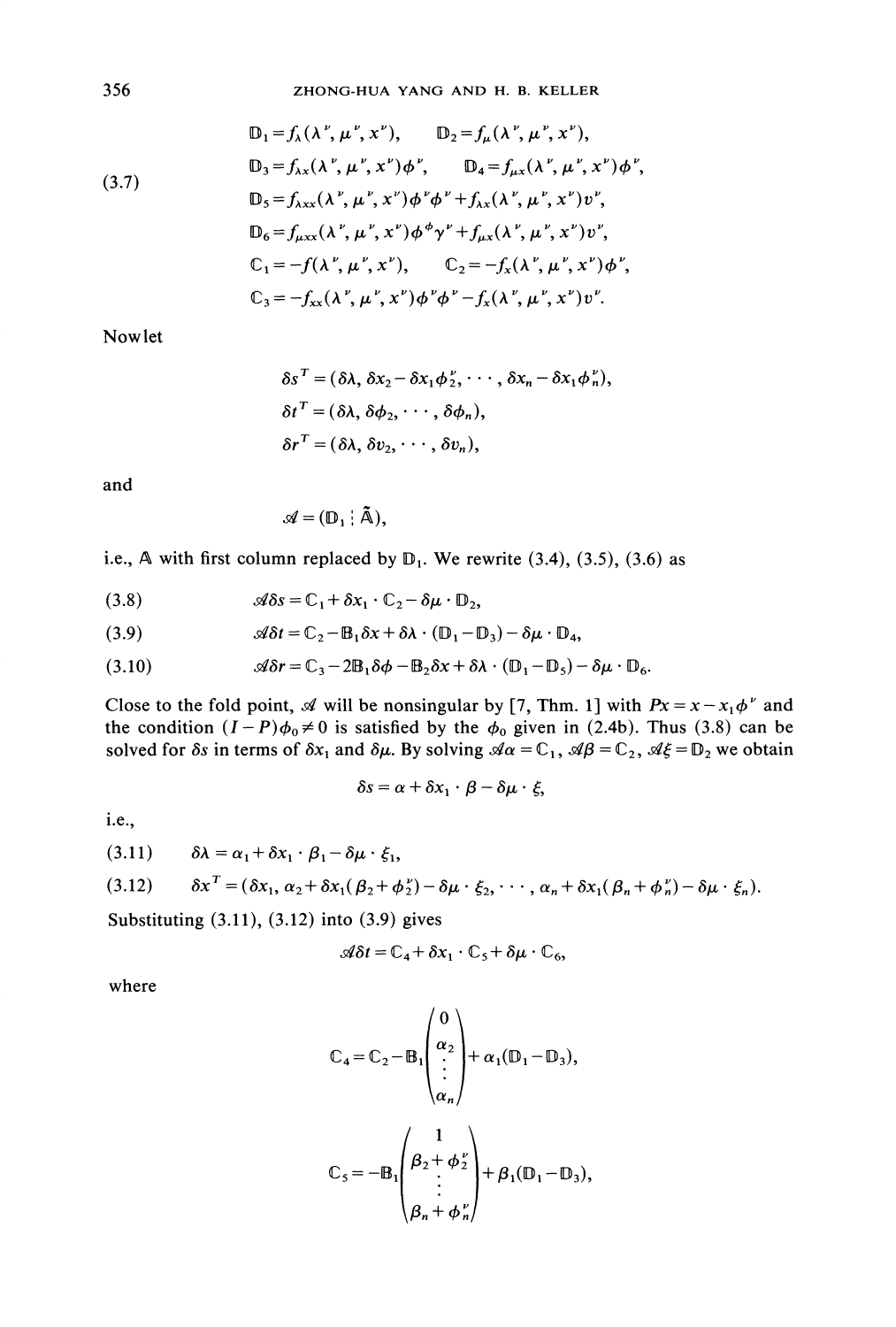$$
\mathbb{C}_6 = \mathbb{B}_1 \begin{pmatrix} 0 \\ \xi_2 \\ \vdots \\ \xi_n \end{pmatrix} - \xi_1 (\mathbb{D}_1 - \mathbb{D}_3) - \mathbb{D}_4.
$$

Then (3.9) can be solved for  $\delta t$  in terms of  $\delta x_1$  and  $\delta \mu$ . By solving  $\mathcal{A}\gamma = \mathbb{C}_4$ ,  $\mathcal{A}\eta = \mathbb{C}_5$ ,  $\mathcal{A}\zeta = \mathbb{C}_6$  we get

$$
\delta t = \gamma + \delta x_1 \cdot \eta + \delta \mu \cdot \zeta,
$$

i.e.,

(3.13) 
$$
\delta \lambda = \gamma_1 + \delta x_1 \cdot \eta_1 + \delta \mu \cdot \zeta_1,
$$

(3.14) 
$$
\delta \phi^T = (0, \gamma_2 + \delta x_1 \cdot \eta_2 + \delta \mu \cdot \zeta_2, \cdots, \gamma_n + \delta x_1 \cdot \eta_n + \delta \mu \cdot \zeta_n).
$$
Substituting (3.11), (3.12), (3.14) into (3.10) gives

$$
\mathcal{A}\delta r = \mathbb{C}_7 + \delta x_1 \mathbb{C}_8 + \delta \mu \mathbb{C}_9,
$$

where

$$
\mathbb{C}_{7} + \mathbb{C}_{3} - 2\mathbb{B}_{1} \begin{pmatrix} 0 \\ \gamma_{2} \\ \vdots \\ \gamma_{n} \end{pmatrix} - \mathbb{B}_{2} \begin{pmatrix} 0 \\ \alpha_{2} \\ \vdots \\ \alpha_{n} \end{pmatrix} + \alpha_{1}(\mathbb{D}_{1} - \mathbb{D}_{7}),
$$
  

$$
\mathbb{C}_{8} = -2\mathbb{B}_{1} \begin{pmatrix} 0 \\ \eta_{2} \\ \vdots \\ \eta_{n} \end{pmatrix} - \mathbb{B}_{2} \begin{pmatrix} 1 \\ \beta_{2} + \phi_{2} \\ \vdots \\ \beta_{n} + \phi_{n} \end{pmatrix} + \beta_{1}(\mathbb{D}_{1} - \mathbb{D}_{5}),
$$
  

$$
\mathbb{C}_{9} = -2\mathbb{B}_{1} \begin{pmatrix} 0 \\ \zeta_{2} \\ \vdots \\ \zeta_{n} \end{pmatrix} + \mathbb{B}_{2} \begin{pmatrix} 0 \\ \xi_{2} \\ \vdots \\ \zeta_{n} \end{pmatrix} - \mathbb{D}_{6} - \xi_{1}(\mathbb{D}_{1} - \mathbb{D}_{5}).
$$

Now (3.10) can be solved for  $\delta r$  in terms of  $\delta x_1$  and  $\delta \mu$ . By solving  $\mathcal{A} \epsilon = \mathbb{C}_7$ ,  $\mathcal{A} \sigma = \mathbb{C}_8$ ,  $\mathcal{A}\zeta = \mathbb{C}_9$  we get:

$$
\delta r = \varepsilon + \delta x_1 \cdot \sigma + \delta \mu \cdot \tau.
$$

Thus

(3.15) 
$$
\delta \lambda = \varepsilon_1 + \delta x_1 \cdot \sigma_1 + \delta \mu \cdot \tau_1,
$$

(3.16) 
$$
\delta v^T = (0, \varepsilon_2 + \delta x_2 \cdot \sigma_2 + \delta \mu \cdot \tau_2, \cdots, \varepsilon_n + \delta x_1 \cdot \sigma_n + \delta \mu \cdot \tau_n).
$$

(3.16)  $\delta v' = (0, \varepsilon_2 + \delta x_2 \cdot \sigma_2 + \delta \mu \cdot \tau_2, \dots, \varepsilon_n + \delta x_1 \cdot \sigma_n + \delta \mu \cdot \tau_n)$ .<br>Finally we solve for  $\delta \lambda$ ,  $\delta \mu$  and  $\delta x_1$  from (3.11), (3.13), (3.15) and we get  $\delta x$ ,  $\delta \phi$ ,  $\delta v$ by substituting  $\delta\lambda$ ,  $\delta\mu$  and  $\delta x_1$  into (3.12), (3.14), (3.16). This concludes one step of Newton's method (3.1) applied to (2.14). Our indicated algorithm for solving the linear system defining the Newton iterates is similar to one proposed in [7].

4. Numerical example. We consider the boundary value problem

(4.1a) 
$$
f(\lambda, \mu, x) \equiv x'' + \lambda \exp\left(\frac{x}{1 + \mu x}\right) = 0,
$$

$$
(4.1b) \t\t x(0) = x(1) = 0
$$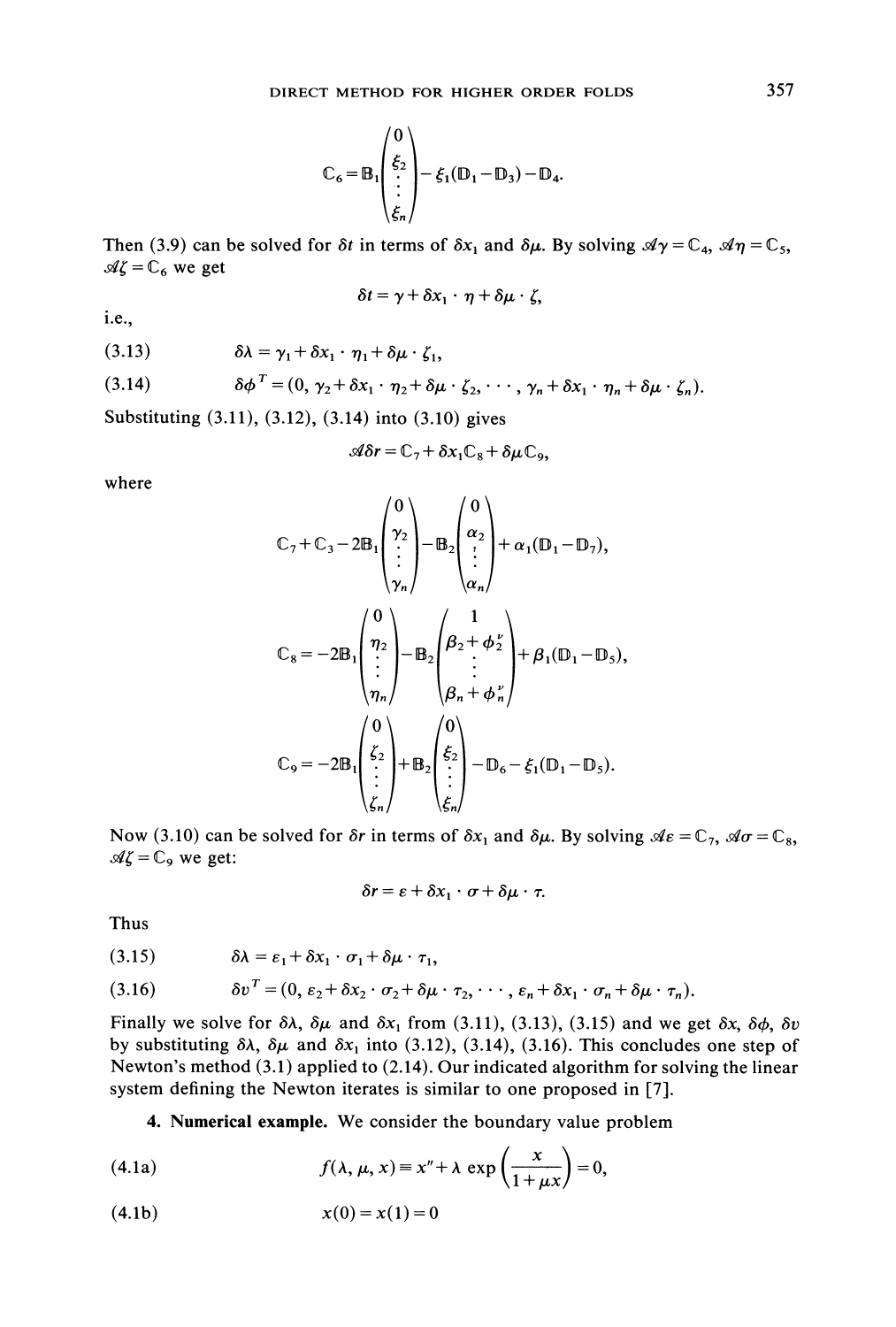|                  | $\delta x(\frac{1}{2})$    | $0.54755345082 E + 00$<br>$0.26644147031 E + 00$<br>0.61345054267 E+00<br>$0.20015835770 E + 00$<br>$0.77813146765 E - 02$<br>$0.39591269964 E - 04$<br>0.26586630529 E-08<br>0.16750981363 E+01<br>$0.15683890798 E + 01$                    | $\delta x(\frac{1}{2})$             | 0.53809587685 E+00<br>$0.24472284601 E + 00$<br>$0.63863521164 E+00$<br>$0.22019963021 E+00$<br>0.92481736701 E-02<br>$0.26926185652 E - 04$<br>$-0.14292576328 E - 08$<br>$0.15703838837E+01$<br>$0.16752546596E+01$                     |
|------------------|----------------------------|-----------------------------------------------------------------------------------------------------------------------------------------------------------------------------------------------------------------------------------------------|-------------------------------------|-------------------------------------------------------------------------------------------------------------------------------------------------------------------------------------------------------------------------------------------|
|                  | δH                         | $-0.20810809613 E + 00$<br>$0.18551147946E+00$<br>$-0.21387439436 E - 02$<br>$-0.23719661879 E - 04$<br>$-0.54179117830 E - 07$<br>$0.81543845745 E - 03$<br>$-0.40428618326E - 11$<br>$0.20044081587E - 01$<br>0.49699432929 E-01            | δt                                  | $-0.21234966450 E + 00$<br>$0.18694965387 E + 00$<br>$0.18873012309 E - 02$<br>$-0.22808045459 E - 02$<br>$-0.40042569896 E - 04$<br>$-0.47653539058 E - 07$<br>$0.20931312549 E - 01$<br>$0.50683877001 E - 01$<br>$-0.20462101792E-11$  |
|                  | వ                          | $-0.14068732957 E - 06$<br>$-0.10647327667 E - 09$<br>$-0.16203245848 E - 02$<br>$0.14599740760 E + 00$<br>$-0.31872454330E + 01$<br>$0.40449227350 E + 01$<br>$0.12168725653 E + 01$<br>$-0.61377257101 E - 01$<br>$-0.39281787570 E + 01$   | శ                                   | $0.50660058720 E - 06$<br>$0.16245594123E+00$<br>$-0.24248082009 E - 02$<br>$-0.59191774348 E - 10$<br>$0.12175115451E+01$<br>$-0.60596892665 E - 01$<br>$-0.31866356697 E + 01$<br>$0.40548154521E+01$<br>$-0.39556401149 E + 01$        |
| TABLE<br>$n=9$ . | $x(\frac{1}{2})$           | TABLE 2<br>$0.16750981363E+01$<br>$0.32434872161E+01$<br>0.37910406669 E+01<br>0.40574821373 E+01<br>0.46889326799 E+01<br>0.48890910376 E+01<br>0.48968723523 E+01<br>0.48968119436 E+01<br>0.48969119462 E+01<br>$0.0 E + 00$               | $n=19$<br>$\mathbf{x}(\frac{1}{2})$ | $0.16752546596E+01$<br>$0.32456385433 E + 01$<br>$0.37837344202E + 01$<br>$0.40284572662 E + 01$<br>$0.46670924778 E + 01$<br>0.48872921080 E+01<br>0.48965402817 E+01<br>$0.48965672079 E + 01$<br>$0.48965672065 E + 0$<br>$0.0 E + 00$ |
|                  | ュ                          | $0.17740338333E+00$<br>$0.38551147946E+00$<br>$0.19744746492 E + 00$<br>$0.24714689785 E + 00$<br>$0.24796233631 E + 00$<br>$0.24582359236E+00$<br>$0.24579987270 E + 00$<br>$0.24579981852 E + 00$<br>$0.24579981852 E + 00$<br>$0.2 E + 00$ | ュ                                   | 0.17459998937 E+00<br>$0.19553130192E+00$<br>$0.24578163304E+00$<br>$0.38694965387 E + 00$<br>$0.24621517892E+00$<br>$0.24810248016E+00$<br>$0.24582167561E+00$<br>$0.24578158539E+00$<br>$0.24578158538 E + 00$<br>$0.2 E + 00$          |
|                  | ≺                          | 0.52923685180 E+01<br>$0.52309912609 E + 01$<br>$0.52293707956 E + 01$<br>$0.52293707955E+01$<br>$0.38127545670E+0$<br>$0.39294985451 E + 01$<br>$0.51463711104E+01$<br>$0.52293709363 E + 01$<br>$0.78576773020E + 0$<br>$0.7 E + 01$        | ≺                                   | $0.78681797824E+01$<br>0.38133643303 E+01<br>$0.39125396675 E + 01$<br>$0.51300512125 E+01$<br>0.52925071538 E+01<br>$0.52319102611E+01$<br>$0.52294854529 E + 01$<br>$0.52204859595E+01$<br>$0.52294859594E+01$<br>$0.7 E + 01$          |
|                  | $^\mathrm{+}$<br>Iteration | $\sim$ $\sim$<br>4<br><b>567</b><br>$\infty$<br>$\circ$                                                                                                                                                                                       | $\ast$<br>Iteration                 | 22345678                                                                                                                                                                                                                                  |

## 358 ZHONG-HUA YANG AND H. B. KELLER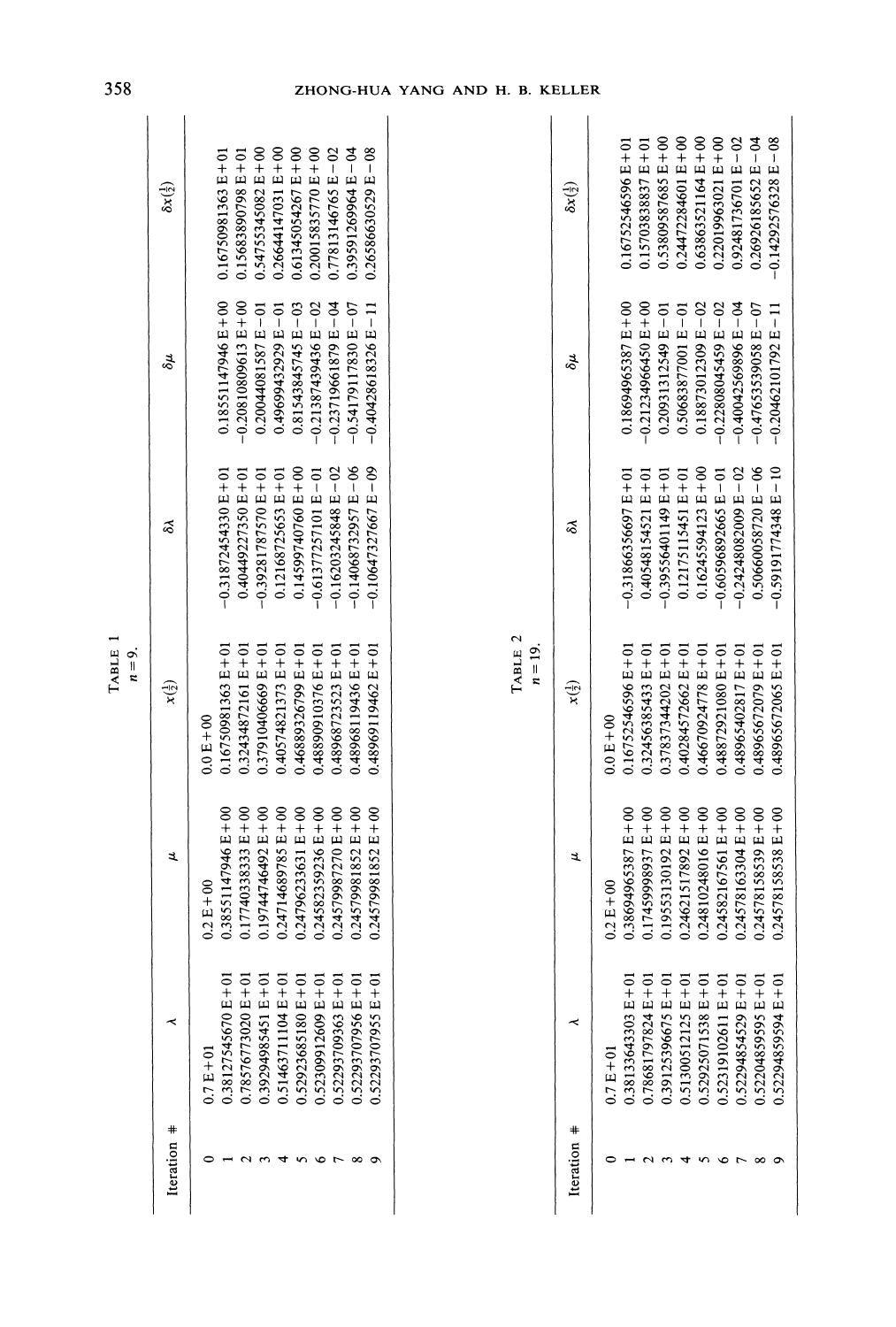|  | DIRECT METHOD FOR HIGHER ORDER FOLDS |  |  |
|--|--------------------------------------|--|--|
|  | 772222112                            |  |  |

| Э<br>1<br>يم | ı<br>₩ |
|--------------|--------|

| Iteration # |                        |                        | $x(\frac{1}{2})$       |                         | δu                      | $\delta x(\frac{1}{2})$ |
|-------------|------------------------|------------------------|------------------------|-------------------------|-------------------------|-------------------------|
|             | $0.7 E + 01$           | $0.2 \text{ E} + 00$   | $0.0 E + 00$           |                         |                         |                         |
|             | 10 + 3 134020933 E+0   | $0.38717356794 E + 00$ | $0.16752643044 E + 01$ | $-0.31865979067 E + 01$ | $0.18717356794 E + 00$  | $0.16752643044 E + 01$  |
|             | 0.78690715249 E+01     | $0.17410257528 E + 00$ | $0.32456744296E + 01$  | $0.40556694315 E + 01$  | $-0.21307099265 E + 00$ | $0.15704101251E+01$     |
|             | 10+3 182904581 E+01    | $0.19519834690 E + 00$ | 0.37815078546 E+01     | $-0.39581810667E+01$    | $0.21095771611E - 01$   | 0.53583342504 E+00      |
|             | 0.51271775286 E+01     | $0.24604229399 E + 00$ | $0.40229730337 E + 00$ | $0.12162870705E+01$     | $0.50843947092 E - 01$  | $0.24146517909 E + 00$  |
|             | $0.5292447855E + 01$   | $0.24812918764E + 00$  | $0.46629114939E+01$    | $0.16526725690E + 00$   | $0.20868936530 E - 02$  | $0.63993846022 E + 00$  |
|             | 0.52320878199 E+01     | $0.24582419296 E + 00$ | $0.48869773788 E + 01$ | $-0.60356965561 E - 01$ | $-0.23049946814 E - 02$ | $0.22406588489 E + 00$  |
|             | 0.52294930642 E+01     | $0.24578054417 E + 00$ | $0.48965280488 E + 01$ | $-0.25947557338 E - 02$ | $-0.43648786706 E - 04$ | 0.95506699510 E-02      |
|             | $0.52294937243 E + 01$ | 0.24578049862 E+00     | 0.48965490197 E+01     | $0.66014850839 E - 06$  | $-0.45555808624 E - 07$ | $0.20970992874 E - 04$  |
|             | $0.52294937243 E + 01$ | 0.24578049861 E+00     | $0.48965490196 E + 01$ | $-0.40171603924E - 10$  | $-0.13065842095E - 11$  | $-0.19147290868E - 09$  |
|             |                        |                        |                        |                         |                         |                         |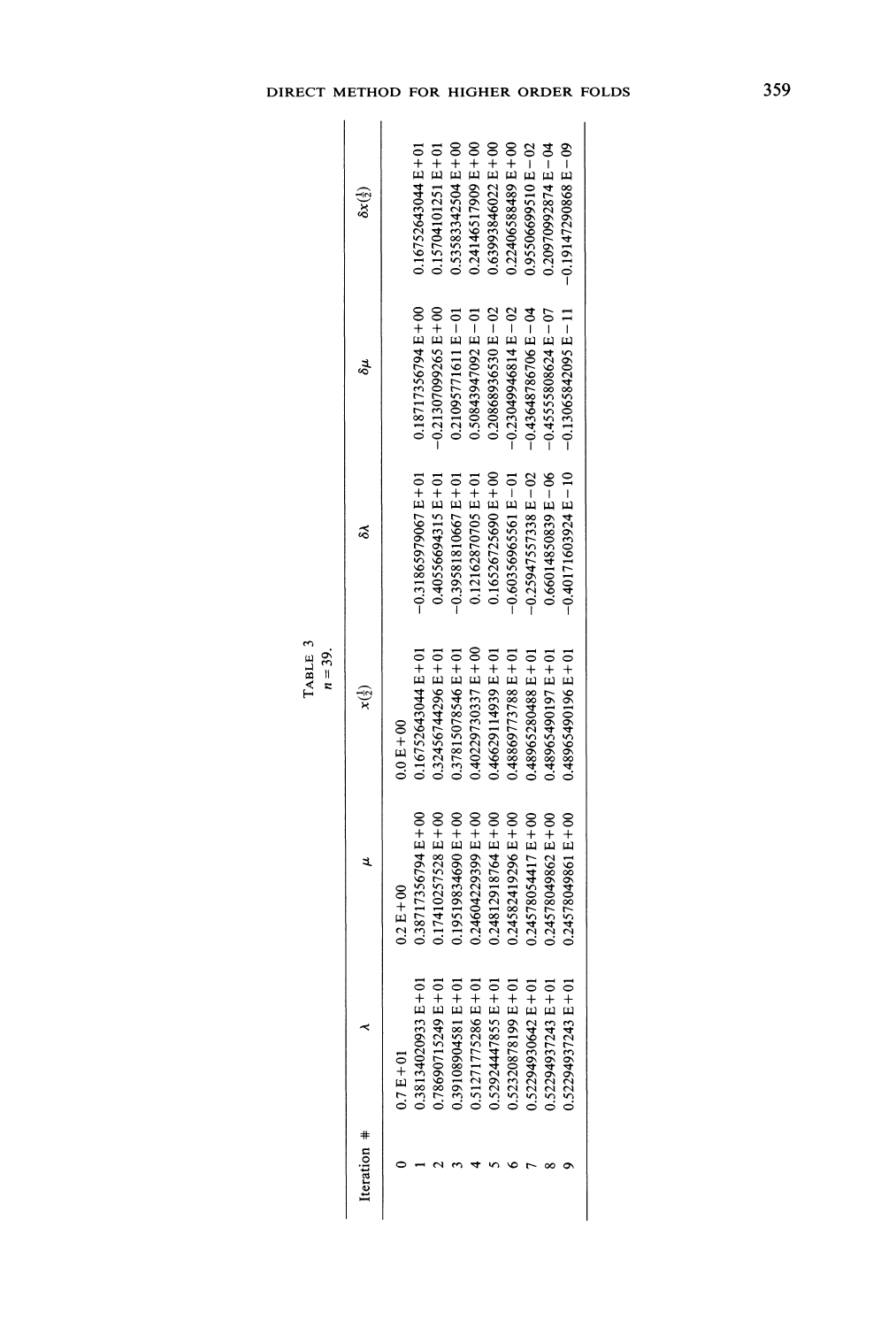which describes an exothermic chemical reaction in an infinite slab [3]. It is discretized on the mesh  $t_i = jh$ ,  $j = 0, 1, 2, \dots, n + 1$  using the Collatz Mehrstellenverfahren:

$$
x(t_{j-1})-2x(t_j)+x(t_{j+1})-\frac{h^2}{12}[x''(t_{j-1})+10x''(t_j)+x''(t_{j+1})]=h^2x''(t_j)+O(h^6).
$$

The discretized form of  $(4.1)$  is thus:

(4.2) 
$$
Ax + E(\lambda, \mu, x) = 0, x_0 = x_{n+1} = 0, \qquad x \in \mathbb{R}^n,
$$

where

(4.3a) 
$$
E = (E_1, \dots, E_n)^T,
$$
  
\n(4.3b) 
$$
E_i = \frac{h^2}{12} \cdot \lambda \left[ exp\left(\frac{x_{i-1}}{1 + \mu x_{i-1}}\right) + 10 exp\left(\frac{x_i}{1 + \mu x_i}\right) + exp\left(\frac{x_{i+1}}{1 + \mu x_{i+1}}\right) \right]
$$
  
\n(4.3c) 
$$
A = \begin{pmatrix} -2 & 1 & 0 & - & - & 0 \\ 1 & -2 & 1 & - & - & 0 \\ & & 1 & -2 & 1 & 0 \\ & & & \ddots & \ddots & \ddots & \ddots & \vdots \\ & & & & 1 & -2 \end{pmatrix}.
$$

The double extended system now has the form

(4.4)  

$$
\begin{cases}\n\begin{aligned}\n& l\phi - 1 \\
& Ax + E(\lambda, \mu, x) \\
& [A + E_x(\lambda, \mu, x)]\phi \\
& E_{xx}(\lambda, \mu, x)\phi\phi + [A + E_x(\lambda, \mu, x)]v\n\end{aligned}\n\end{cases} = 0.
$$

We choose l so that  $l\phi = \phi_m$ ,  $lv = v_m$ , where  $m = (n + 1)/2$ . (Of course we must choose *n* odd.) The calculation of each Newton's step requires solving nine  $n \times n$ systems with the *same* coefficient matrix. The results of computation are given in tables 1, 2 and 3. They show good agreement with the results in [10].

## REFERENCES

- 1] N. W. BAZLEY AND G. C. WAKE, The disappearance of criticality in the theory of thermal ignition, Z. Angew. Math. Phys., 29 (1979), pp. 971-976.
- [2] T. BODDINGTON, P. GRAY AND C. ROBINSON, Thermal explosions and the disappearance of criticality at small activation energies: exact results for the slab, Prov. Roy. Soc. London A., 368 (1979), pp. 441-468.
- [3] D. W. FRADKIN AND G. C. WAKE, The critical explosion parameter of thermal ignition, J. Inst. Math. Appl., 20 (1977), pp. 471-484.
- [4] J. P. KEENER AND H. B. KELLER, Perturbed bifurcation theory, Arch. Rational Mech. Anal., <sup>50</sup> (1973), pp. 159-175.
- [5] H. B. KELLER, Numerical solution of bifurcation and nonlinear eigenvalue problems, in Application of Bifurcation Theory, P. H. Rabinowitz, ed., Academic Press, New York, 1977, pp. 359-384.
- [6] H. B. KELLER AND R. K.-H. SZETO, Calculation of flows between rotating disks, Computing Methods in Applied Sciences and Engineering, Proc. 4th International Symposium, Versailles, 1979, North-Holland, Amsterdam, 1980, pp. 51-61.
- [7] G. MOORE AND A. SPENCE, The calculation of turning points of nonlinear equations, SIAM J. Numer. Anal., 17 (1980), pp. 567-576.